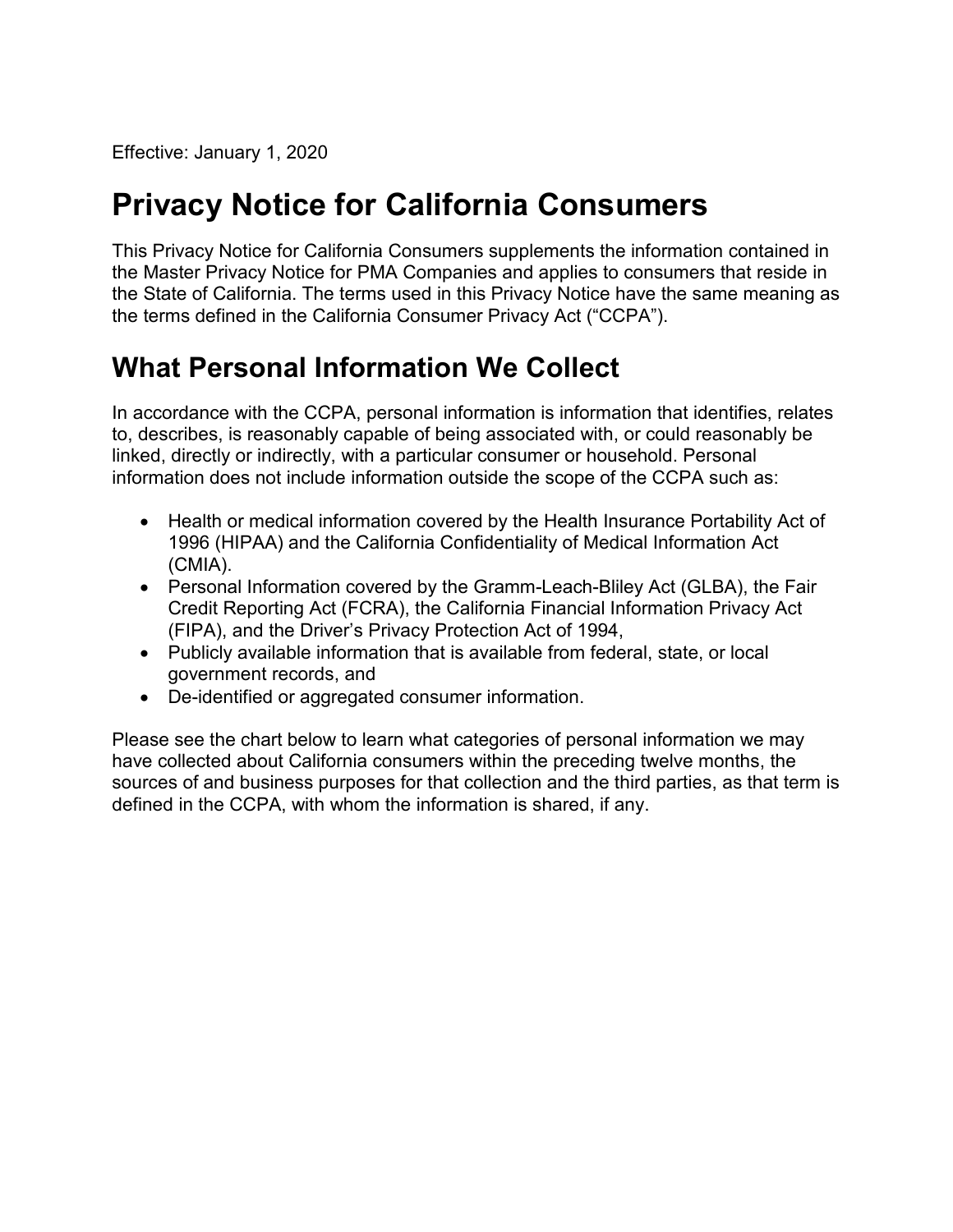| Category           | <b>Examples</b>                                                                                                                                                                                                                                                                                    | <b>Collected</b> | <b>Sources</b>                                                                                                             | <b>Business</b><br><b>Purpose for</b><br><b>Collection</b>                                                                                                                            | <b>Third</b><br><b>Parties</b><br>with Whom<br><b>Information</b><br>is Shared       |
|--------------------|----------------------------------------------------------------------------------------------------------------------------------------------------------------------------------------------------------------------------------------------------------------------------------------------------|------------------|----------------------------------------------------------------------------------------------------------------------------|---------------------------------------------------------------------------------------------------------------------------------------------------------------------------------------|--------------------------------------------------------------------------------------|
| <b>Identifiers</b> | Real name,<br>alias, postal<br>address,<br>unique<br>personal<br>identifier,<br>online<br>identifier,<br>Internet<br>protocol<br>address, email<br>address,<br>account name,<br>social security<br>number.<br>driver's license<br>number,<br>passport<br>number or<br>other similar<br>identifiers | Yes              | Claimant,<br>employee,<br>employer,<br>attorneys,<br>medical<br>providers,<br>public<br>records,<br>antifraud<br>databases | Underwriting<br>or providing<br>other<br>products or<br>services,<br>responding<br>to and<br>administering<br>insurance<br>claims.<br>Fulfilling<br>obligations<br>as an<br>employer. | Medical<br>providers,<br>employer,<br>regulators<br>and<br>government<br>authorities |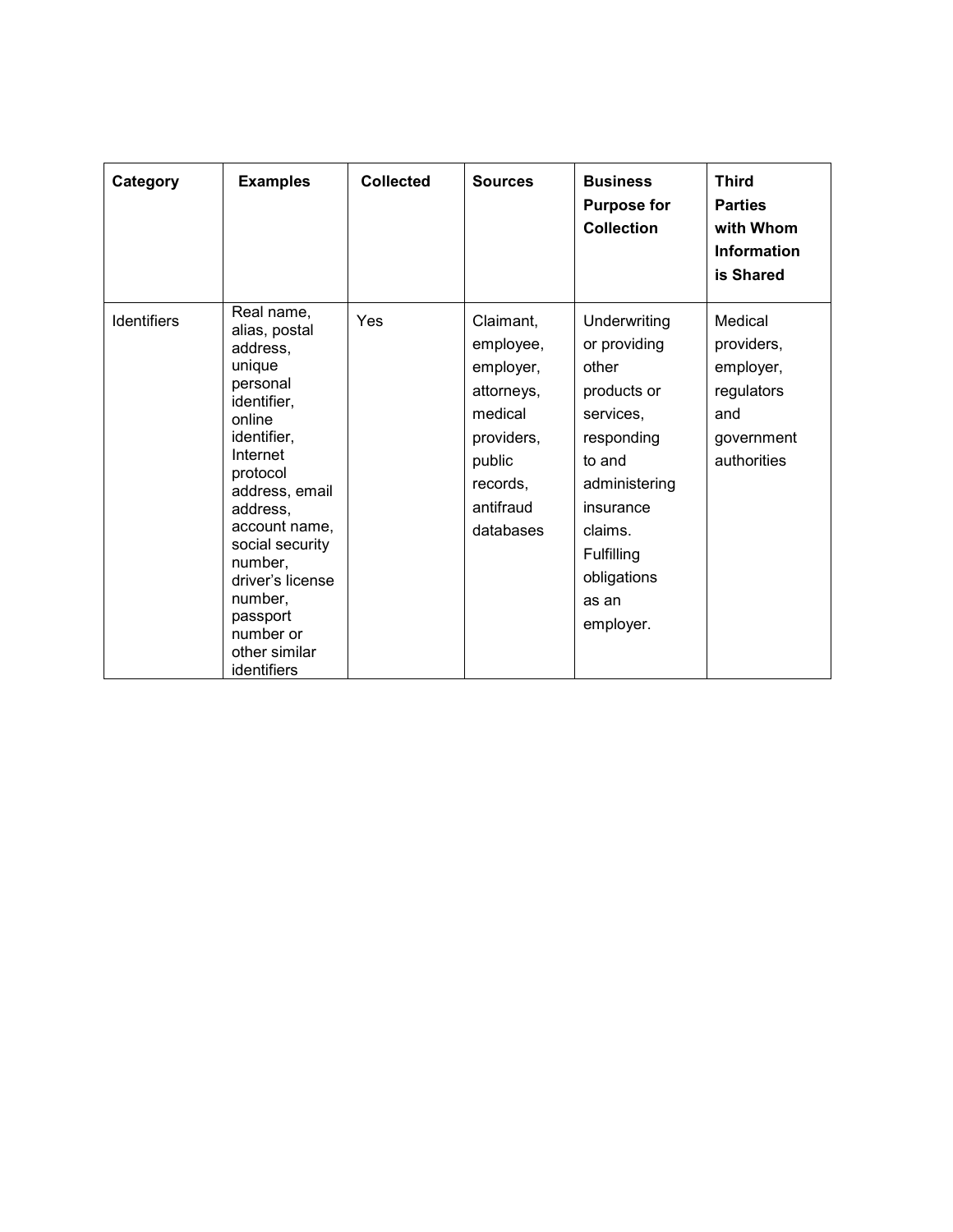| Category                                                                                                                   | <b>Examples</b>                                                                                                                                                                                                                                                                                                                                                                                                                                                                                                                                                                                                                                                                                                                           | <b>Collected</b> | <b>Sources</b>                                                                                               | <b>Business</b><br><b>Purpose for</b><br><b>Collection</b>                                                                                                                            | <b>Third</b><br><b>Parties</b><br>with Whom<br><b>Information</b><br>is Shared       |
|----------------------------------------------------------------------------------------------------------------------------|-------------------------------------------------------------------------------------------------------------------------------------------------------------------------------------------------------------------------------------------------------------------------------------------------------------------------------------------------------------------------------------------------------------------------------------------------------------------------------------------------------------------------------------------------------------------------------------------------------------------------------------------------------------------------------------------------------------------------------------------|------------------|--------------------------------------------------------------------------------------------------------------|---------------------------------------------------------------------------------------------------------------------------------------------------------------------------------------|--------------------------------------------------------------------------------------|
| Personal<br>information<br>described in<br>California<br>Customer<br>Records<br>statute (Cal.<br>Civ. Code §<br>1798.80(e) | Name,<br>signature,<br>social security<br>number,<br>physical<br>characteristics<br>or description,<br>address,<br>telephone<br>number,<br>passport<br>number,<br>driver's license<br>or state<br>identification<br>card number,<br>insurance<br>policy number,<br>education,<br>employment,<br>employment<br>history, bank<br>account<br>number, credit<br>card number,<br>debit card<br>number, or any<br>other financial<br>information,<br>medical<br>information, or<br>health<br>insurance<br>information.<br>"Personal<br>information"<br>does not<br>include publicly<br>available<br>information that<br>is lawfully<br>made available<br>to the general<br>public from<br>federal, state,<br>or local<br>government<br>records. | Yes              | Claimant,<br>employee,<br>employer,<br>medical<br>providers,<br>public<br>records,<br>antifraud<br>databases | Underwriting<br>or providing<br>other<br>products or<br>services,<br>responding<br>to and<br>administering<br>insurance<br>claims.<br>Fulfilling<br>obligations<br>as an<br>employer. | Medical<br>providers,<br>employer,<br>regulators<br>and<br>government<br>authorities |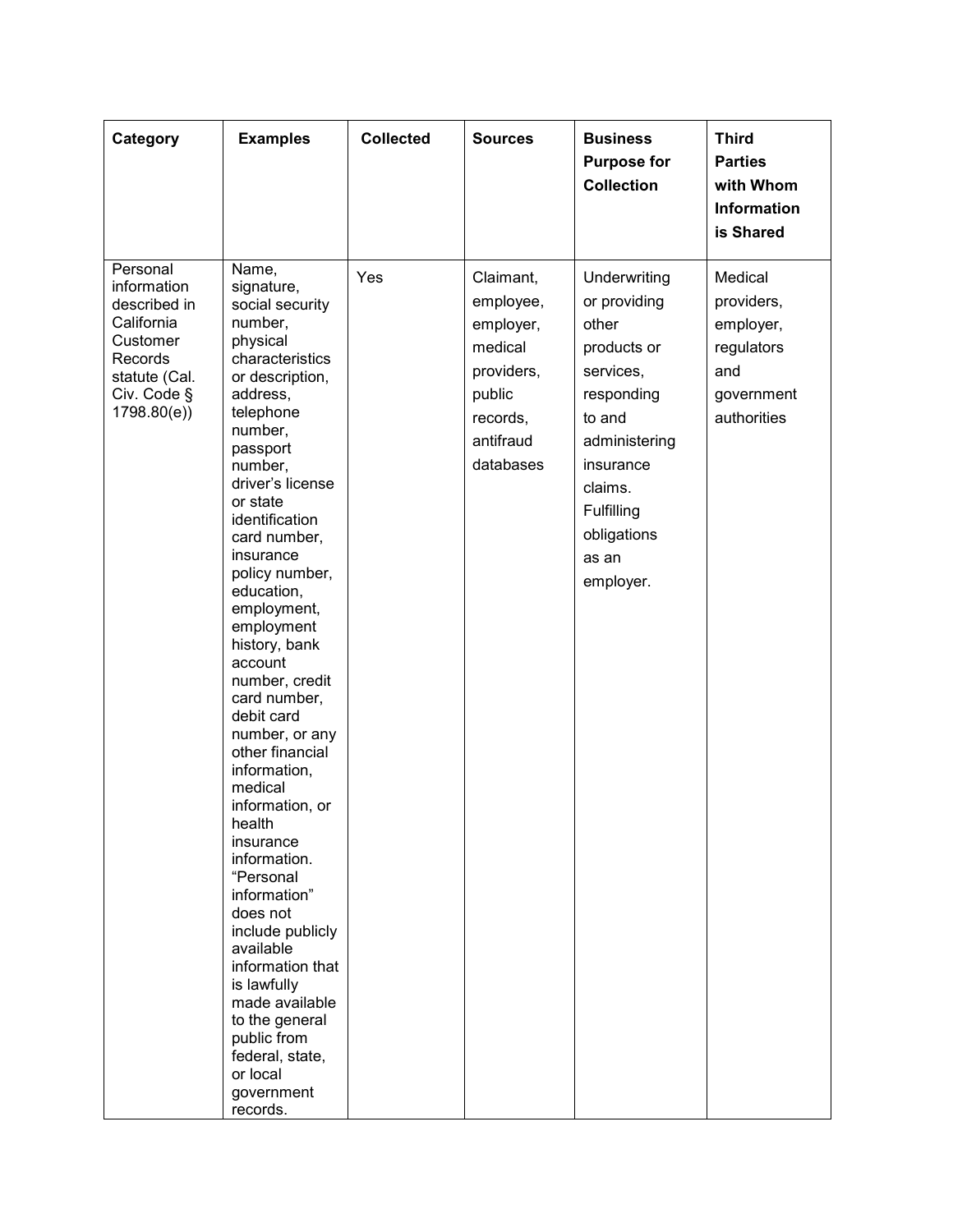| Category                                                                                    | <b>Examples</b>                                                                                                                                                                                                                                                                                                                                                                                                                                                                              | <b>Collected</b> | <b>Sources</b>                                                                                               | <b>Business</b><br><b>Purpose for</b><br><b>Collection</b>                                                                                                                            | <b>Third</b><br><b>Parties</b><br>with Whom<br><b>Information</b><br>is Shared       |
|---------------------------------------------------------------------------------------------|----------------------------------------------------------------------------------------------------------------------------------------------------------------------------------------------------------------------------------------------------------------------------------------------------------------------------------------------------------------------------------------------------------------------------------------------------------------------------------------------|------------------|--------------------------------------------------------------------------------------------------------------|---------------------------------------------------------------------------------------------------------------------------------------------------------------------------------------|--------------------------------------------------------------------------------------|
| Characteristics<br>of protected<br>classifications<br>under<br>California or<br>federal law | Age (40 years<br>or older), race,<br>color, ancestry,<br>national origin,<br>citizenship,<br>religions or<br>creed, marital<br>status, medical<br>condition,<br>physical or<br>mental<br>disability, sex<br>(including<br>gender, gender<br>identity, gender<br>expression,<br>pregnancy or<br>childbirth and<br>related medical<br>conditions),<br>sexual<br>orientation,<br>veteran or<br>military status,<br>or genetic<br>information<br>(including<br>familial genetic<br>information). | Yes              | Claimant,<br>employee,<br>employer,<br>medical<br>providers,<br>public<br>records,<br>antifraud<br>databases | Underwriting<br>or providing<br>other<br>products or<br>services,<br>responding<br>to and<br>administering<br>insurance<br>claims.<br>Fulfilling<br>obligations<br>as an<br>employer. | Medical<br>providers,<br>employer,<br>regulators<br>and<br>government<br>authorities |
| Commercial<br>Information                                                                   | Records of<br>personal<br>property,<br>products or<br>services<br>purchased,<br>obtained, or<br>considered, or<br>other<br>purchasing or<br>consuming<br>histories or<br>tendencies.                                                                                                                                                                                                                                                                                                         | No               | N/A                                                                                                          | N/A.                                                                                                                                                                                  | N/A                                                                                  |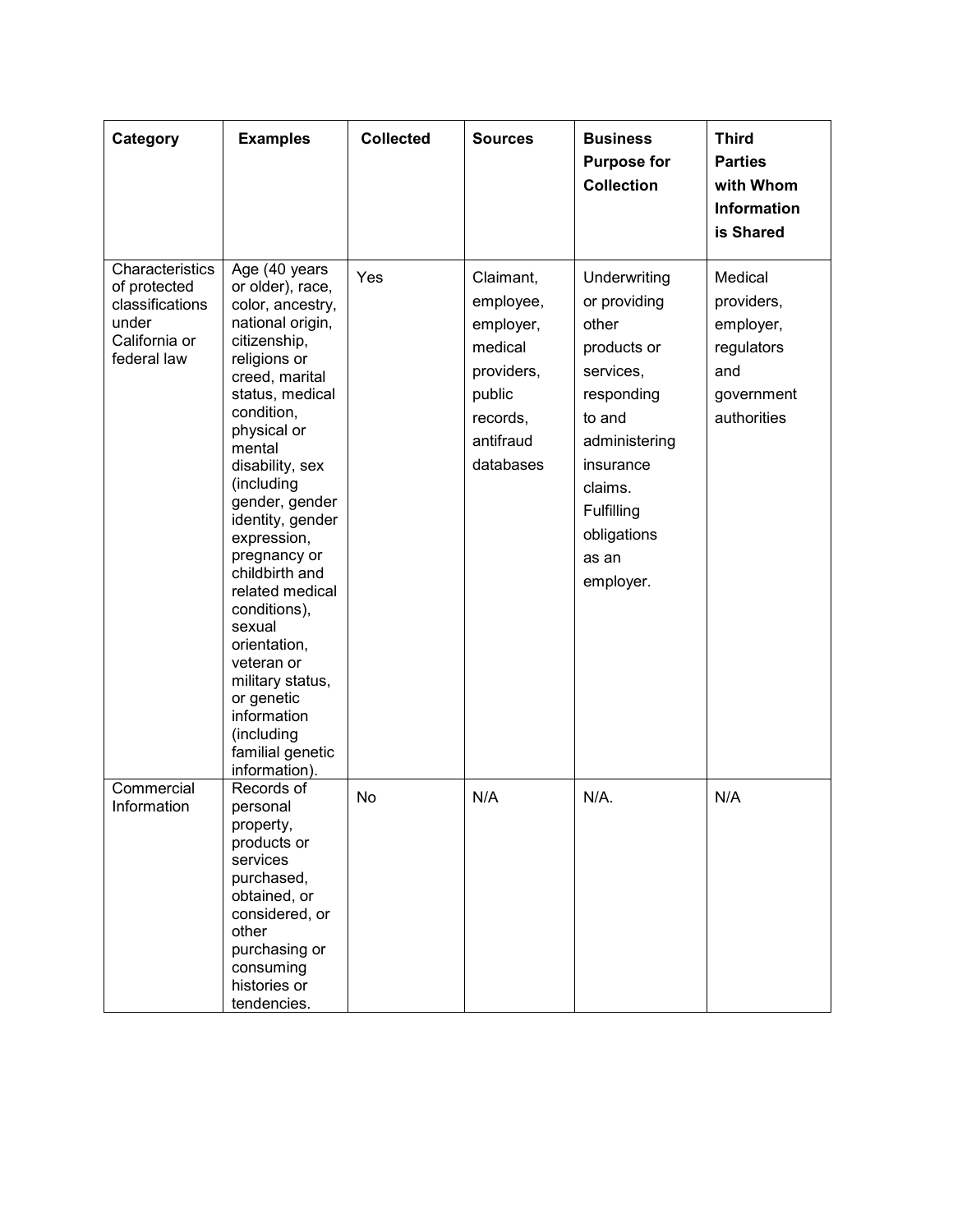| Category                                                  | <b>Examples</b>                                                                                                                                                                                                                                                                            | <b>Collected</b> | <b>Sources</b>                     | <b>Business</b><br><b>Purpose for</b><br><b>Collection</b>    | <b>Third</b><br><b>Parties</b><br>with Whom<br><b>Information</b><br>is Shared |
|-----------------------------------------------------------|--------------------------------------------------------------------------------------------------------------------------------------------------------------------------------------------------------------------------------------------------------------------------------------------|------------------|------------------------------------|---------------------------------------------------------------|--------------------------------------------------------------------------------|
| <b>Biometric</b><br>information                           | Physiological,<br>genetic, or<br>behavioral<br>characteristics,<br>imagery of the<br>iris, retina,<br>fingerprint,<br>faceprint,<br>voiceprint,<br>handprint,<br>keystroke<br>patterns, gait<br>patterns, other<br>physical<br>patterns<br>involving sleep,<br>health or<br>exercise data. | No               | N/A                                | N/A                                                           | N/A                                                                            |
| Internet or<br>other<br>electronic<br>network<br>activity | <b>Browsing</b><br>history, search<br>history,<br>information<br>about a<br>consumer's<br>interaction with<br>a website,<br>application, or<br>advertisement.                                                                                                                              | Yes              | Employee                           | Fulfilling<br>obligations<br>as an<br>employer.               | N/A                                                                            |
| Geolocation<br>data                                       | Geographic<br>tracking data,<br>physical<br>location and<br>movements                                                                                                                                                                                                                      | No               | N/A                                | N/A                                                           | N/A                                                                            |
| Sensory data                                              | Audio,<br>electronic,<br>visual, thermal,<br>olfactory, or<br>similar<br>information                                                                                                                                                                                                       | Yes              | Claimant,<br>medical<br>providers, | Responding<br>to and<br>administering<br>insurance<br>claims. | Insured,<br>medical<br>providers,<br>regulators,<br>counsel                    |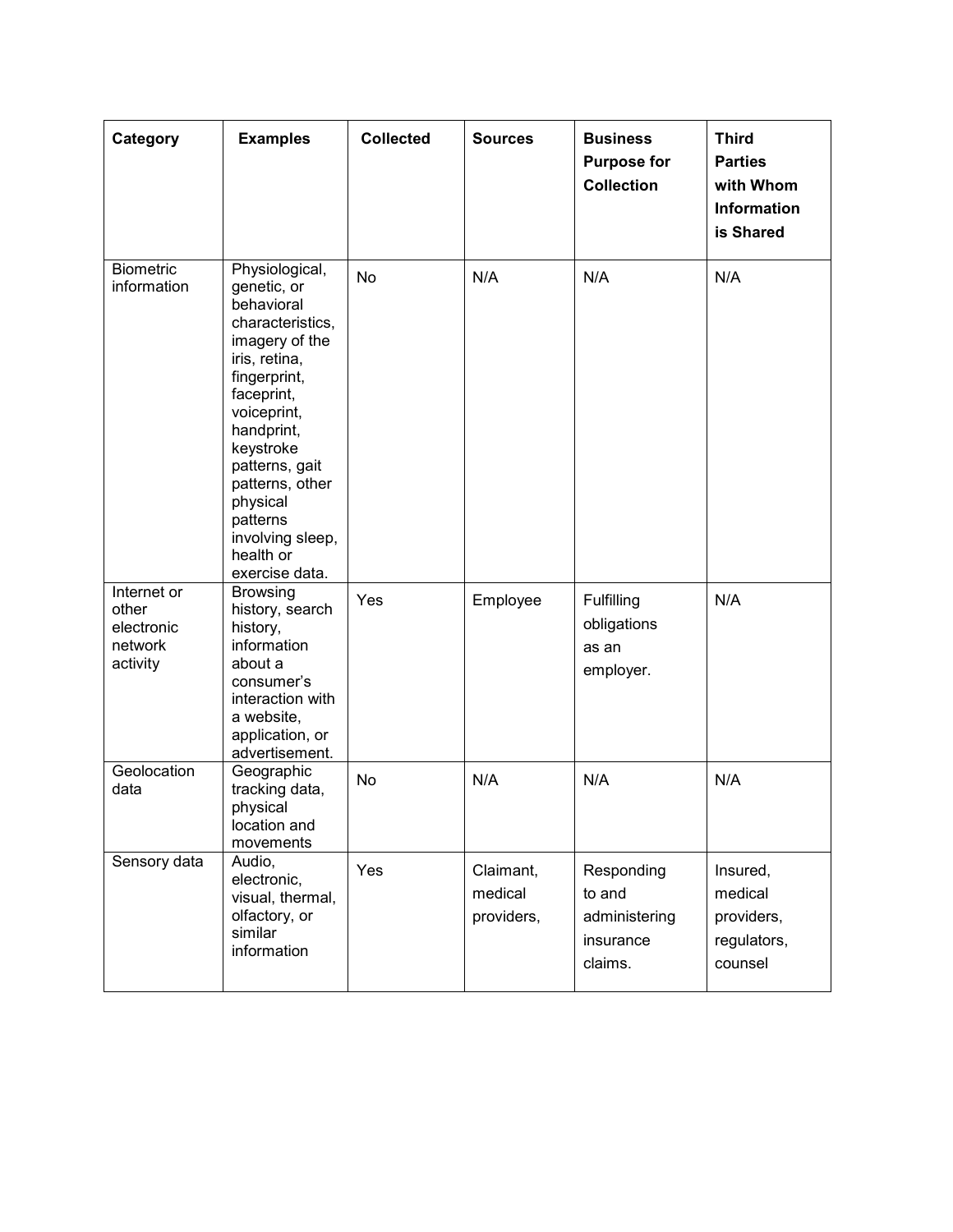| Category                                                | <b>Examples</b>                                                                                                                                                                                                                                                                                                                                                                                                                       | <b>Collected</b> | <b>Sources</b>                                            | <b>Business</b><br><b>Purpose for</b><br><b>Collection</b>                                                       | <b>Third</b><br><b>Parties</b><br>with Whom<br><b>Information</b><br>is Shared       |
|---------------------------------------------------------|---------------------------------------------------------------------------------------------------------------------------------------------------------------------------------------------------------------------------------------------------------------------------------------------------------------------------------------------------------------------------------------------------------------------------------------|------------------|-----------------------------------------------------------|------------------------------------------------------------------------------------------------------------------|--------------------------------------------------------------------------------------|
| Professional<br>or employment<br>related<br>information | Current or past<br>employment<br>history,<br>performance<br>evaluations,<br>disciplinary<br>records,<br>investigations,<br>awards,<br>earnings,<br>compensation<br>and payroll<br>records, benefit<br>records,<br>employment<br>application,<br>resume,<br>background<br>checks,<br>contracts and<br>agreements or<br>termination<br>records, leave<br>documentation,<br>medical<br>records or<br>workers<br>compensation<br>records. | Yes              | Claimant,<br>employee,<br>employer,<br>public<br>records, | Responding<br>to and<br>administering<br>insurance<br>claims.<br>Fulfilling<br>obligations<br>as an<br>employer. | Medical<br>providers,<br>employer,<br>regulators<br>and<br>government<br>authorities |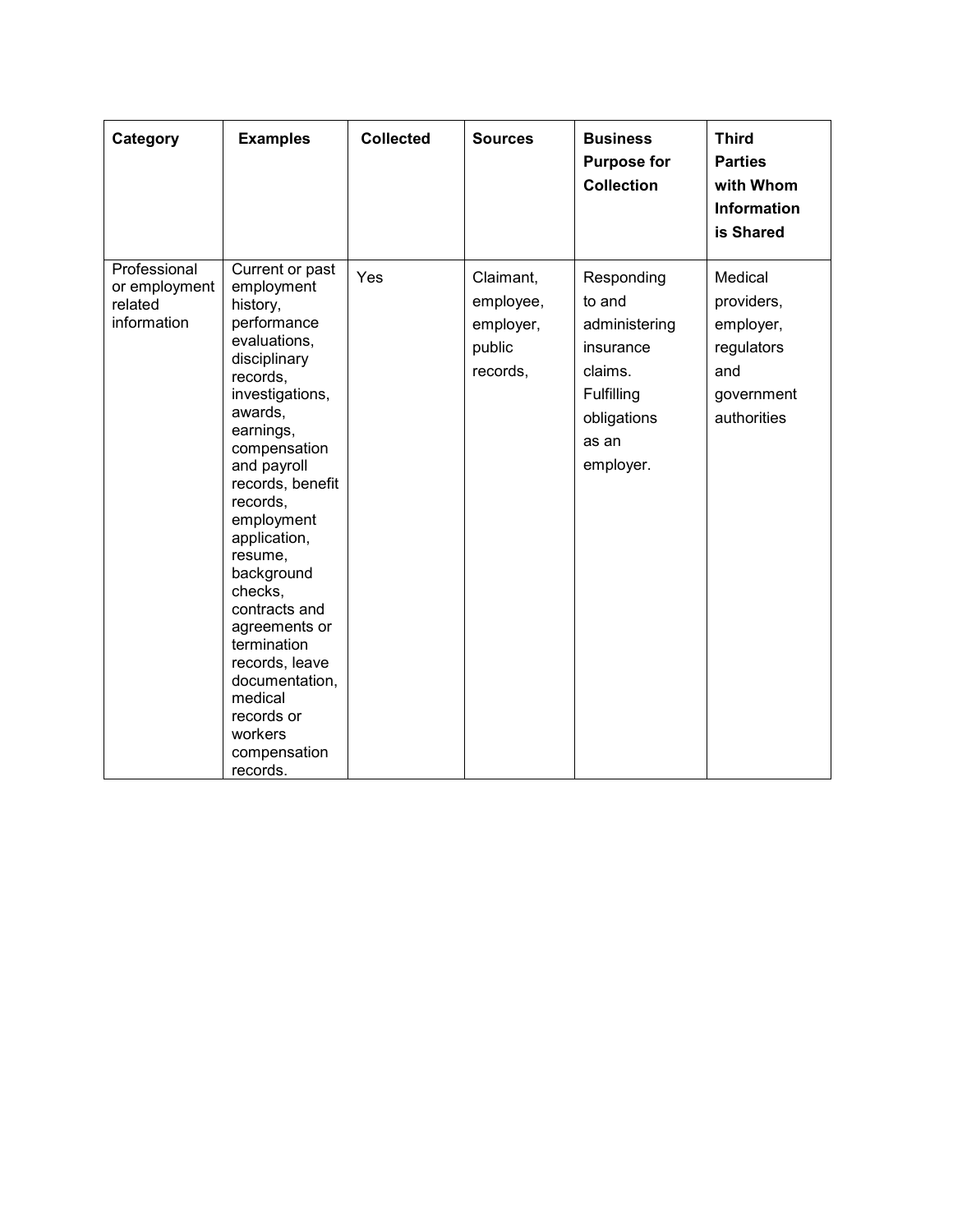| Category                                                                                  | <b>Examples</b>                                                                                                                                                                                                                                                                                                                                  | <b>Collected</b> | <b>Sources</b>                                               | <b>Business</b><br><b>Purpose for</b><br><b>Collection</b>                                                              | <b>Third</b><br><b>Parties</b><br>with Whom<br><b>Information</b><br>is Shared |
|-------------------------------------------------------------------------------------------|--------------------------------------------------------------------------------------------------------------------------------------------------------------------------------------------------------------------------------------------------------------------------------------------------------------------------------------------------|------------------|--------------------------------------------------------------|-------------------------------------------------------------------------------------------------------------------------|--------------------------------------------------------------------------------|
| Nonpublic<br>Education<br>information<br>(FERPA)                                          | Education<br>records directly<br>related to a<br>student<br>maintained by<br>an educational<br>institution or<br>party acting on<br>its behalf, such<br>as grades,<br>transcripts,<br>class list,<br>student<br>schedules,<br>student<br>identification<br>codes, student<br>financial<br>information, or<br>student<br>disciplinary<br>records. | Yes              | Claimant,<br>employee,<br>employer,<br>public<br>records,    | Responding<br>to and<br>administering<br>insurance<br>claims.<br>Fulfilling<br>obligations<br>as an<br>employer.        | N/A                                                                            |
| Inferences<br>from other<br>personal<br>information to<br>create a profile<br>of a person | A person's<br>preferences,<br>characteristics,<br>psychological<br>trends,<br>predispositions,<br>behavior,<br>attitudes,<br>intelligence,<br>abilities and<br>aptitudes.                                                                                                                                                                        | Yes              | Claimant,<br>employee,<br>employer,<br>medical<br>providers, | Responding<br>to and<br>administering<br>insurance<br>claims.<br><b>Fulfilling</b><br>obligations<br>as an<br>employer. | Medical<br>providers                                                           |

#### **What Personal Information We Share and Why We Share It**

The CCPA requires us to tell you what categories of personal information we "sell" or "disclose." We do not sell and will not sell your personal information as that term is commonly understood. We also do not sell and will not sell your personal information, including the personal information of persons under 16 years of age, as that term is defined by the CCPA. When it is necessary for a business purpose, we share or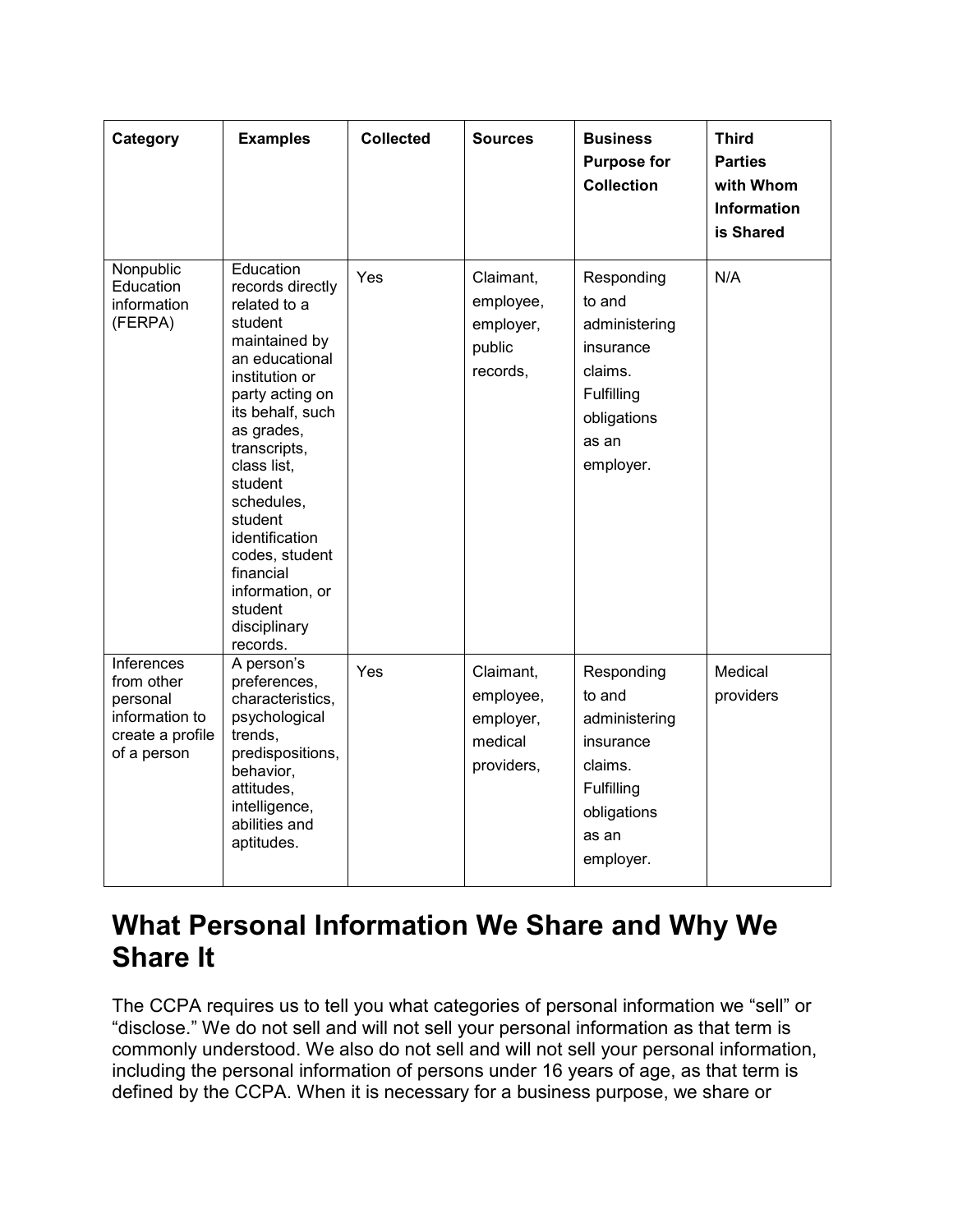disclose your personal information with a service provider, and we enter a contract with the service provider that limits how the information may be used and requires the service provider to protect the confidentiality of the information.

In the preceding twelve months, we have disclosed the following categories of personal information for the following business purposes.

| Category                                                                                                                    | <b>Examples</b>                                                                                                                                                                                                                                                                                                                                                                                                                                                                                                                                                                                                                              | <b>Business Purpose for Disclosure</b>                                                                                                                                                                                                                                                    |
|-----------------------------------------------------------------------------------------------------------------------------|----------------------------------------------------------------------------------------------------------------------------------------------------------------------------------------------------------------------------------------------------------------------------------------------------------------------------------------------------------------------------------------------------------------------------------------------------------------------------------------------------------------------------------------------------------------------------------------------------------------------------------------------|-------------------------------------------------------------------------------------------------------------------------------------------------------------------------------------------------------------------------------------------------------------------------------------------|
| <b>Identifiers</b>                                                                                                          | Real name, alias, postal address,<br>unique personal identifier, online<br>identifier, internet protocol address,<br>email address, account name, social<br>security number, driver's license<br>number, passport number or other<br>similar identifiers                                                                                                                                                                                                                                                                                                                                                                                     | Underwriting or providing other products<br>or services, responding to<br>policyholder/consumer claims, inquiries or<br>complaints, detecting security incidents,<br>protecting against malicious, deceptive,<br>fraudulent, or illegal activity. Other audit<br>or operational purposes. |
| Personal<br>information<br>described in<br>California<br>Customer<br>Records<br>statute (Cal.<br>Civ. Code §<br>1798.80(e)) | Name, signature, social security<br>number, physical characteristics or<br>description, address, telephone<br>number, passport number, driver's<br>license or state identification card<br>number, insurance policy number,<br>education, employment, employment<br>history, bank account number, credit<br>card number, debit card number, or<br>any other financial information,<br>medical information, or health<br>insurance information. "Personal<br>information" does not include publicly<br>available information that is lawfully<br>made available to the general public<br>from federal, state, or local<br>government records. | Underwriting or providing other products<br>or services, responding to<br>policyholder/consumer claims, inquiries or<br>complaints, detecting security incidents,<br>protecting against malicious, deceptive,<br>fraudulent, or illegal activity. Other audit<br>or operational purposes. |
| Characteristics<br>of protected<br>classifications<br>under<br>California or<br>federal law                                 | Age (40 years or older), race, color,<br>ancestry, national origin, citizenship,<br>religions or creed, marital status,<br>medical condition, physical or mental<br>disability, sex (including gender,<br>gender identity, gender expression,<br>pregnancy or childbirth and related<br>medical conditions), sexual<br>orientation, veteran or military status,<br>or genetic information (including<br>familial genetic information).                                                                                                                                                                                                       | Underwriting or providing other products<br>or services, responding to<br>policyholder/consumer claims, inquiries or<br>complaints. Other audit or operational<br>purposes.                                                                                                               |
| Sensory data                                                                                                                | Audio, electronic, visual, thermal,<br>olfactory, or similar information                                                                                                                                                                                                                                                                                                                                                                                                                                                                                                                                                                     | Responding to and administering<br>insurance claims.                                                                                                                                                                                                                                      |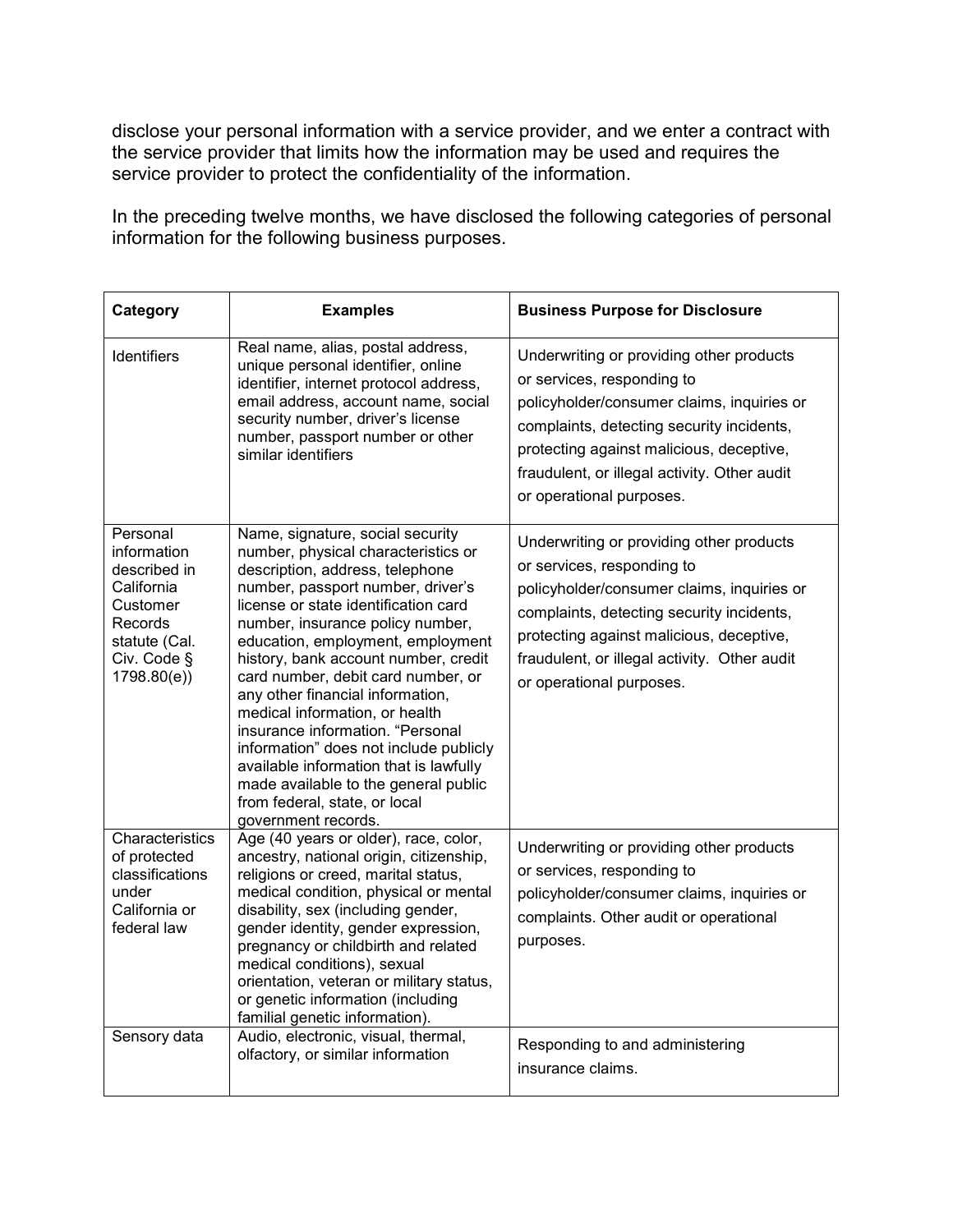| Category                                                                               | <b>Examples</b>                                                                                                                                                                                                                                                                                                                                                              | <b>Business Purpose for Disclosure</b>                                                                                                                   |
|----------------------------------------------------------------------------------------|------------------------------------------------------------------------------------------------------------------------------------------------------------------------------------------------------------------------------------------------------------------------------------------------------------------------------------------------------------------------------|----------------------------------------------------------------------------------------------------------------------------------------------------------|
| Professional or<br>employment<br>related<br>information                                | Current or past employment history,<br>performance evaluations, disciplinary<br>records, investigations, awards,<br>earnings, compensation and payroll<br>records, benefit records, employment<br>application, resume, background<br>checks, contracts and agreements or<br>termination records, leave<br>documentation, medical records or<br>workers compensation records. | If an employee of PMA Companies, for<br>operational purposes. If an insured or<br>claimant, for claims purposes. Other audit<br>or operational purposes. |
| Nonpublic<br>Education<br>information                                                  | Education records directly related to a<br>student maintained by an educational<br>institution or party acting on its behalf,<br>such as grades, transcripts, class list,<br>student schedules, student<br>identification codes, student financial<br>information, or student disciplinary<br>records.                                                                       | Responding to and administering<br>insurance claims.                                                                                                     |
| Inferences from<br>other personal<br>information to<br>create a profile<br>of a person | A person's preferences,<br>characteristics, psychological trends,<br>predispositions, behavior, attitudes,<br>intelligence, abilities and aptitudes.                                                                                                                                                                                                                         | Responding to and administering<br>insurance claims.                                                                                                     |

We may also transfer to a third party the personal information of a consumer as an asset that is part of a merger, acquisition, bankruptcy, or other transaction in which the third party assumes control of all or part of the business.

# **Your Rights and Choices**

The CCPA provides California consumers with certain rights regarding their personal information. This chart describes those rights and certain limitations to those rights.

| <b>Right</b>  | <b>What This Means</b>                                                                                                                                                                                                                                                     |
|---------------|----------------------------------------------------------------------------------------------------------------------------------------------------------------------------------------------------------------------------------------------------------------------------|
| <b>Notice</b> | At or before the time your personal information is collected, you will be given or<br>be able to access information regarding the categories of personal information<br>to be collected and the purposes for which the categories of personal<br>information will be used. |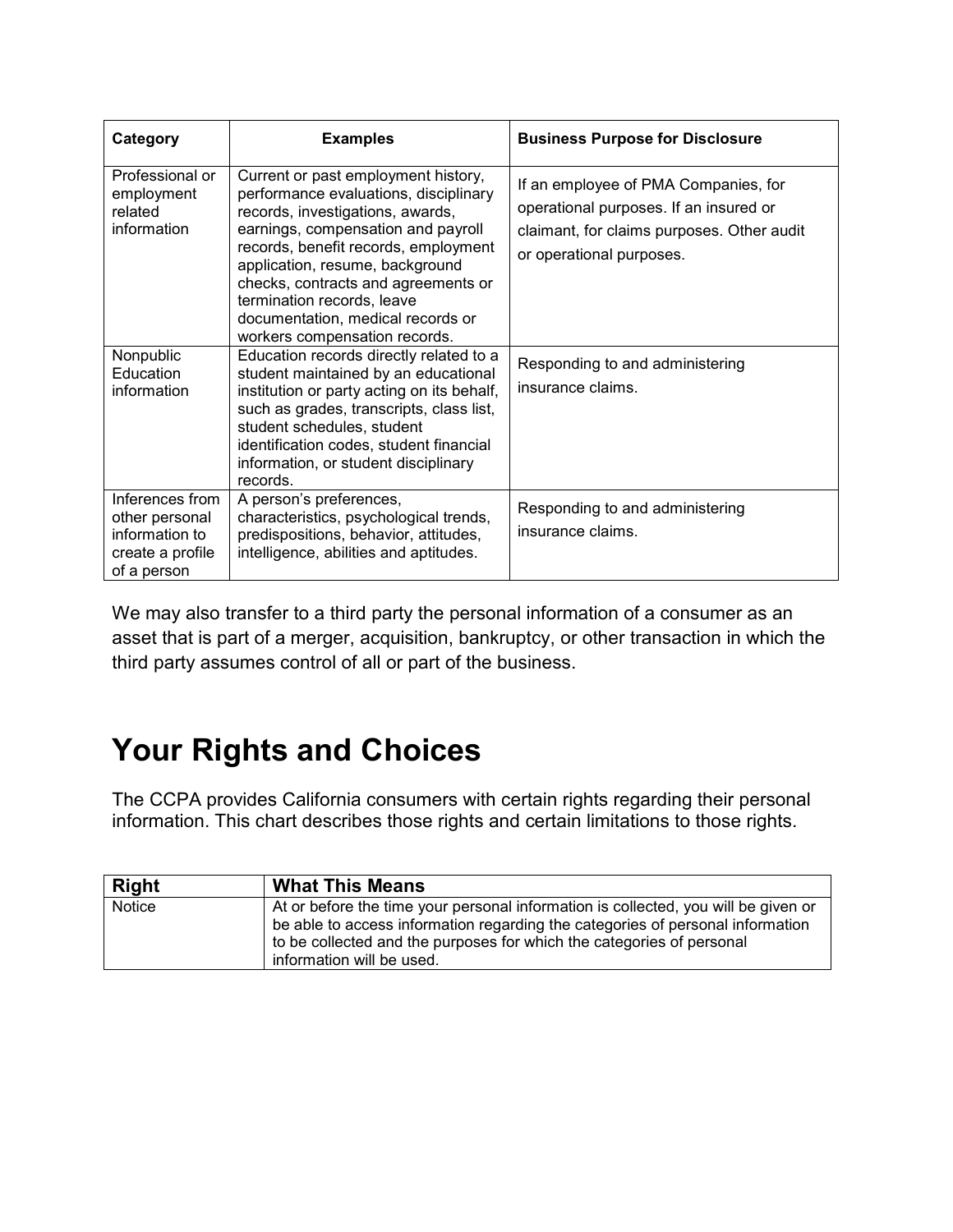| <b>Right</b> | <b>What This Means</b>                                                                                    |  |  |  |
|--------------|-----------------------------------------------------------------------------------------------------------|--|--|--|
| Access       | At your verifiable request, but no more than twice in a twelve month period, we                           |  |  |  |
|              | shall disclose to you: 1) the categories of personal information we have                                  |  |  |  |
|              | collected about you, 2) the categories of sources for the personal information                            |  |  |  |
|              | we collected about you, 3) our business and commercial purpose for collecting                             |  |  |  |
|              | or selling your personal information, 4) the categories of third parties with whom                        |  |  |  |
|              | we share your personal information, 5) The specific pieces of information we                              |  |  |  |
|              | have collected about you, 6) the categories of personal information disclosed                             |  |  |  |
|              | for a business purpose, and                                                                               |  |  |  |
|              | 7) If we sold personal information, the categories of personal information sold                           |  |  |  |
|              | and the categories of third parties to whom it was sold.                                                  |  |  |  |
| Deletion     | You have the right to request that we delete any of your personal information                             |  |  |  |
|              | that we collected from you, subject to certain exceptions. Once we receive and                            |  |  |  |
|              | verify your request, we will delete (and direct our service providers to delete)                          |  |  |  |
|              | your personal information from our records unless an exception applies. We                                |  |  |  |
|              | may deny your request if retention of the information is necessary for us or our                          |  |  |  |
|              | service providers to:                                                                                     |  |  |  |
|              | Complete the transaction for which we collected the personal                                              |  |  |  |
|              | information, provide a good or service that you requested, take actions                                   |  |  |  |
|              | reasonably anticipated within the context of our ongoing business                                         |  |  |  |
|              | relationship with you, or otherwise perform our contract with you.                                        |  |  |  |
|              | Detect security incidents, protect against malicious, deceptive,<br>$\bullet$                             |  |  |  |
|              | fraudulent, or illegal activity, or prosecute those responsible for such                                  |  |  |  |
|              | activities.                                                                                               |  |  |  |
|              | Debug products to identify and repair errors that impair existing<br>$\bullet$<br>intended functionality. |  |  |  |
|              | Exercise free speech, ensure the right of another consumer to exercise<br>$\bullet$                       |  |  |  |
|              | their free speech rights, or exercise another right provided for by law.                                  |  |  |  |
|              | Comply with the California Electronic Communications Privacy Act (Cal.<br>$\bullet$                       |  |  |  |
|              | Penal Code §1546 et seq.)                                                                                 |  |  |  |
|              | Engage in public or peer reviewed scientific, historical, or statistical<br>$\bullet$                     |  |  |  |
|              | research in the public interest that adheres to all other applicable ethics                               |  |  |  |
|              | and privacy laws, when the information's deletion may likely render                                       |  |  |  |
|              | impossible or seriously impair the research's achievement, if you                                         |  |  |  |
|              | previously provided informed consent.                                                                     |  |  |  |
|              | Enable solely internal uses that are reasonably aligned with consumer<br>$\bullet$                        |  |  |  |
|              | expectations based on your relationship with us.                                                          |  |  |  |
|              | Comply with a legal obligation.                                                                           |  |  |  |
|              | Make other internal and lawful uses of that information that are                                          |  |  |  |
|              | compatible with the context in which you provided it.                                                     |  |  |  |
|              | Or if it is the type of personal information that falls outside the scope of                              |  |  |  |
|              | the CCPA, (HIPAA, CIMA, GLBA, or publicly available information)                                          |  |  |  |
|              | Given the type of information that we collect and the purposes for which we                               |  |  |  |
|              | collect it, in many instances we may not be able to delete your personal                                  |  |  |  |
|              | information because without that information we would be unable to provide the                            |  |  |  |
|              | insurance services that we are obligated to provide to you. Each request to                               |  |  |  |
|              | delete will be considered on an individual basis                                                          |  |  |  |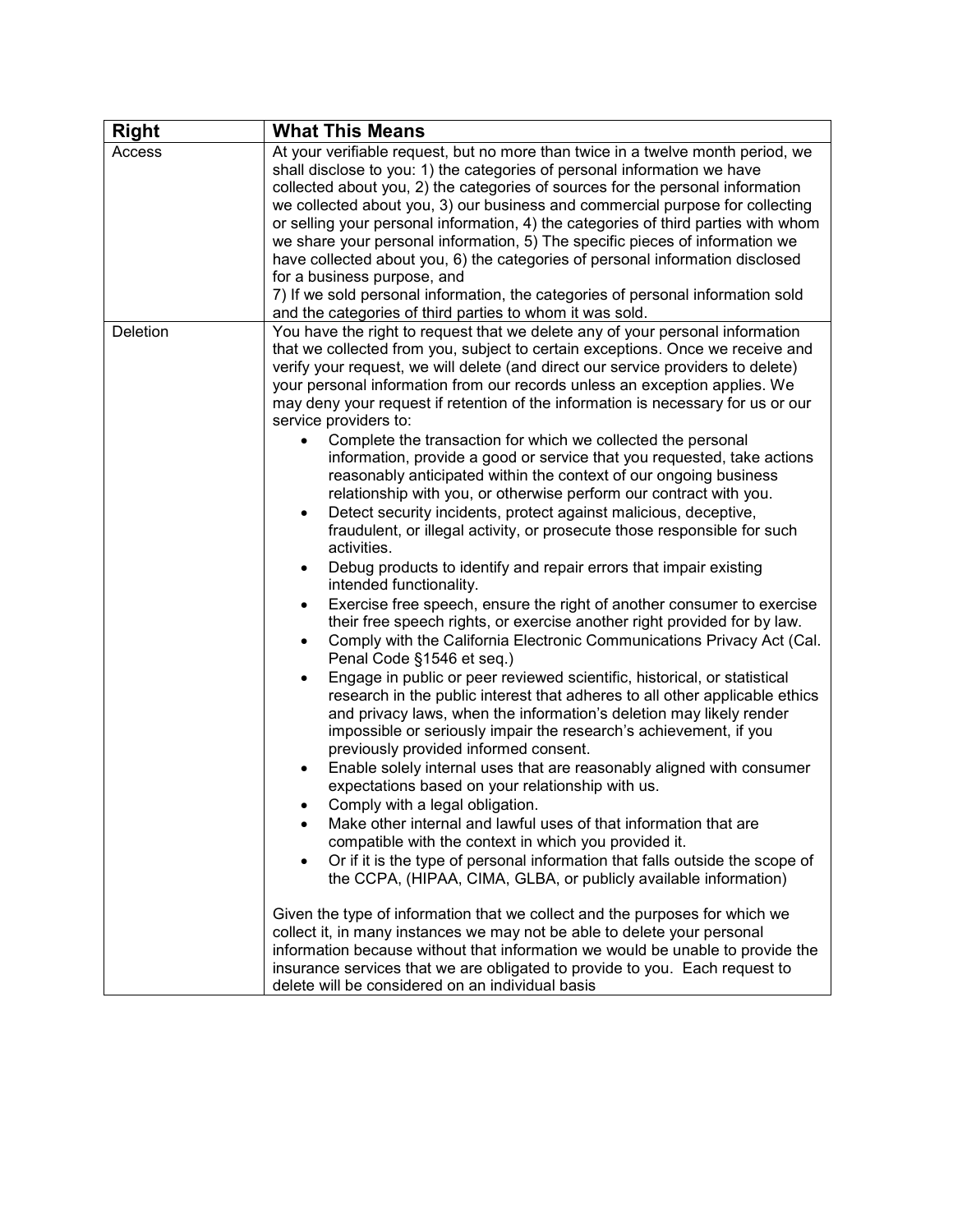| <b>Right</b>       | <b>What This Means</b>                                                                                                                                                                                                                                                                                                                                                                                                                                                                                                                                           |
|--------------------|------------------------------------------------------------------------------------------------------------------------------------------------------------------------------------------------------------------------------------------------------------------------------------------------------------------------------------------------------------------------------------------------------------------------------------------------------------------------------------------------------------------------------------------------------------------|
| Opt-Out of Sale    | With some limitations, you may direct a business that sells personal information<br>to third parties not to sell the personal information to these third parties.                                                                                                                                                                                                                                                                                                                                                                                                |
| Opt-In to Sale     | A business may not sell the personal information of persons less than sixteen<br>years of age without their affirmative consent, and in the case of those less than<br>thirteen years of age, the consent must come from a parent.                                                                                                                                                                                                                                                                                                                               |
| Non-Discrimination | We will not discriminate against you for exercising your rights under the CCPA.<br>Unless otherwise permitted by the CCPA we will not:<br>Deny you goods or service<br>Charge you different prices or rates for goods or services, including<br>$\bullet$<br>through granting discounts or other benefits, or imposing penalties<br>Provide a different level or quality of goods or services<br>$\bullet$<br>Suggest that you will receive a different price or rate for goods or<br>$\bullet$<br>services or a different level or quality of goods or services |

## **To Exercise Your Rights**

### **To Opt-out of the Sale of Your Personal Information**

The CCPA gives consumers the right to direct a business that sells personal information about the consumer to third parties not to sell the consumer's personal information. We do not sell and will not sell your personal information as that term is commonly understood. We also do not sell and will not sell your personal information, as that term is defined by the CCPA.

#### **To Request Access to or Deletion of Your Personal Information**

To exercise your access or deletion rights described above, please submit a verifiable consumer request to us by either: Calling us at 1-800-839-7558 or contacting us through our website [https://www.pmacompanies.com/privacy-policy/request-to-know](https://www.pmacompanies.com/privacy-policy/request-to-know-delete)[delete.](https://www.pmacompanies.com/privacy-policy/request-to-know-delete)

Only you or your representative that you authorize to act on your behalf (Authorized Agent) can make a verifiable consumer request for your personal information. You may also make a request for your minor child. The verifiable request must provide enough information that allows us to reasonably verify you are the person about whom we collected personal information. We cannot respond to your request or provide you with personal information if we cannot verify your identity or authority to make the request and to confirm the personal information relates to you.